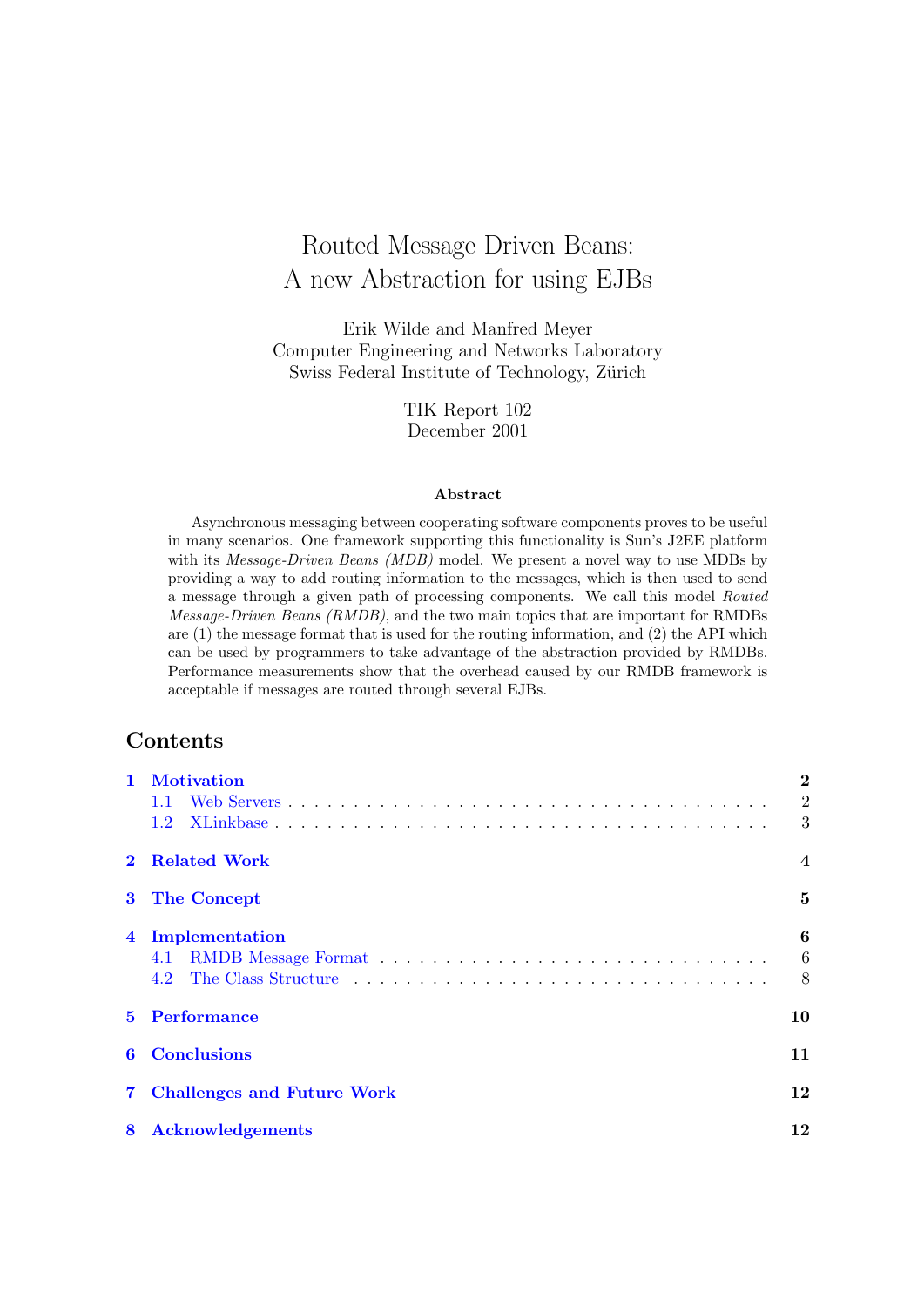# <span id="page-1-0"></span>1 Motivation

Programming frameworks are used to make program development easier, faster, and more reliable, and the overall goal is to produce better software with less expenses. In the last 10 years, the World Wide Web (WWW)  $[15]$  — and in particular applications built on top of the services provided by it — has increasingly been the focus of software developments, as indicated by frequently used keywords such as Intranet, Business-to-Business (B2B) and Business-to-Consumer (B2C), or other keywords referring to Web- or Internet-specific technologies. Thus, programming environments for Web-enabled applications have become quite popular.

In the context of a Web-focused software system, we have developed the Routed Message-Driven Bean (RMDB) abstraction for asynchronously routed messages between *Enterprise* Java Beans (EJB), based on a pre-computed path through a any number of RMDBs. These RMDBs all contribute to the processing of the message as cooperating software components. In the following sections, we briefly introduce the topics relevant to our work.

#### 1.1 Web Servers

Web server architectures have gone a long way from the first Web server (implemented in 1989/90 [\[1\]](#page-11-0)) to the complex integrated server architectures of today. The first Web server simply mapped the request's URI path to a file system path, and then returned the file's content in the response. While the communications mechanism between Web clients and servers, the *Hypertext Transfer Protocol (HTTP)* [\[5\]](#page-12-0), basically still works the same way than it did 10 years ago (clients send a request with a URI path and get back a response containing a result), the architectures on the server side have evolved significantly. Three basic evolutionary steps can be identified:

• Server directives

Simple directives for invoking pre-defined server operations, such as inclusion of a file's content or inclusion of the modification date of a file. These mechanisms are very easy to use, but also very limited in their functionality. Extending the server's functionality means extending the server's set of supported directives, which normally involves modifying the server software.

• Scripting languages

Scripting languages are still very popular today, the most widely used are probably PHP<sup>1</sup>, Sun's Java Server Pages (JSP), and Microsoft's Active Server Pages (ASP). Scripting languages are embedded into Web pages, and the Web server scans the Web page for scripting before delivering it. Scripting languages are a very powerful way to embed dynamically generated information into static content.

Scripting languages can be used in conjunction with other technologies, a very popular example being the LAMP (Linux, Apache, MySQL, PHP) application suite  $[14]$ , which makes it possible to easily access relational databases from within PHP's scripting environment. However, the applications used by the scripting languages are outside of the scope of the scripting language itself.

 $1$ See <http://www.php.net/>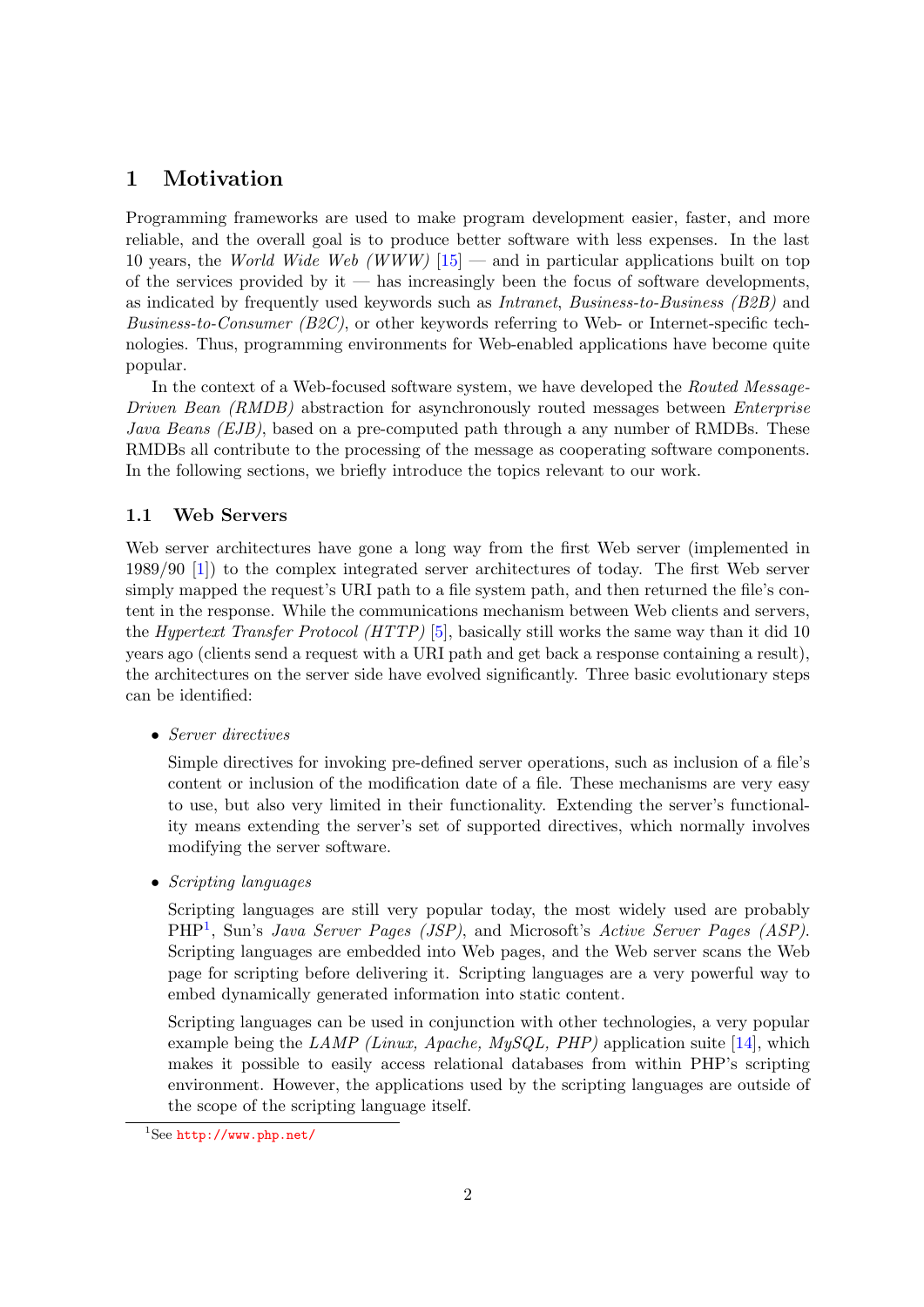#### <span id="page-2-0"></span>• Programming environments

Complete programming environments for Web services not only include a scripting language for embedding dynamically generated information into static content, but also an entire programming framework for building Web-based applications. These environments are undoubtedly more complex than the rather simple scripting languages, but they are becoming increasingly popular due to the growing number of complex Webbased applications.

One important class of programming environments are application servers based on Sun's *Java 2 Enterprise Edition (J2EE)* [\[11\]](#page-12-0), which is a platform based on a Java run-time environment and a number of additional services. J2EE is not the only programming environment for Web-centric applications (Microsoft's .NET platform is a well-known competitor), but with dozens of implementations (including several free software initiatives) it is the most widely implemented one.

J2EE is a specification from Sun Microsystems [\[12\]](#page-12-0), including a large number of technologies, most notably a Java runtime environment as the most basic component, Java Database Connectivity (JDBC) for database connectivity, Java Server Pages (JSP) as the scripting approach for Web pages, and EJB as its software component model. In the latest release of J2EE (version 1.3), the Java Message Service (JMS) [\[7\]](#page-12-0) and the Java Transaction API  $(JTA)$  [\[3\]](#page-11-0) have been added to better support EJB development. Furthermore, the following enhancements have been made to the architecture:

- A new kind of enterprise bean, the Message-Driven Bean (MDB), enables the asynchronous consumption of messages.
- Message sends and receives can participate in JTA transactions, thus making it possible to combine JMS-based asynchronous messaging with the transaction services provided by JTA.

In many application scenarios involving several autonomous services, asynchronous messaging can be a very powerful abstraction. In our application scenario, we have a large database of URI references and semantic relationships between them, and we are implementing a server that can make use of this data in a variety of ways, effectively implementing a specialized database for linking information (often also referred to as a linkbase [\[4\]](#page-12-0)).

#### 1.2 XLinkbase

The XLinkbase system is based on the observation that it is not the amount of information available on the Web which often limits our ability to use it in a meaningful way, but the lack of relationships between individual information resources. XLinkbase is based on the idea of an *Open Hypermedia System (OHS)* [\[9\]](#page-12-0), and its data model is similar to Topic Maps [\[8,10\]](#page-12-0). In the context of this paper, the interesting aspect of XLinkbase is that its current implementation is built on top of the J2EE platform and JMS. For a more detailed discussion of the ideas and concepts behind XLinkbase, please refer to a paper by Lowe and Wilde [\[16\]](#page-12-0).

Basically, requests to the XLinkbase server may be issued via HTTP to a Web server, or from other applications via an EJB API. The request is then handled by a controller EJB, which computes routing information for the request and then sends it as a message via the RMDB mechanism. The routing information specifies which EJB(s) should process the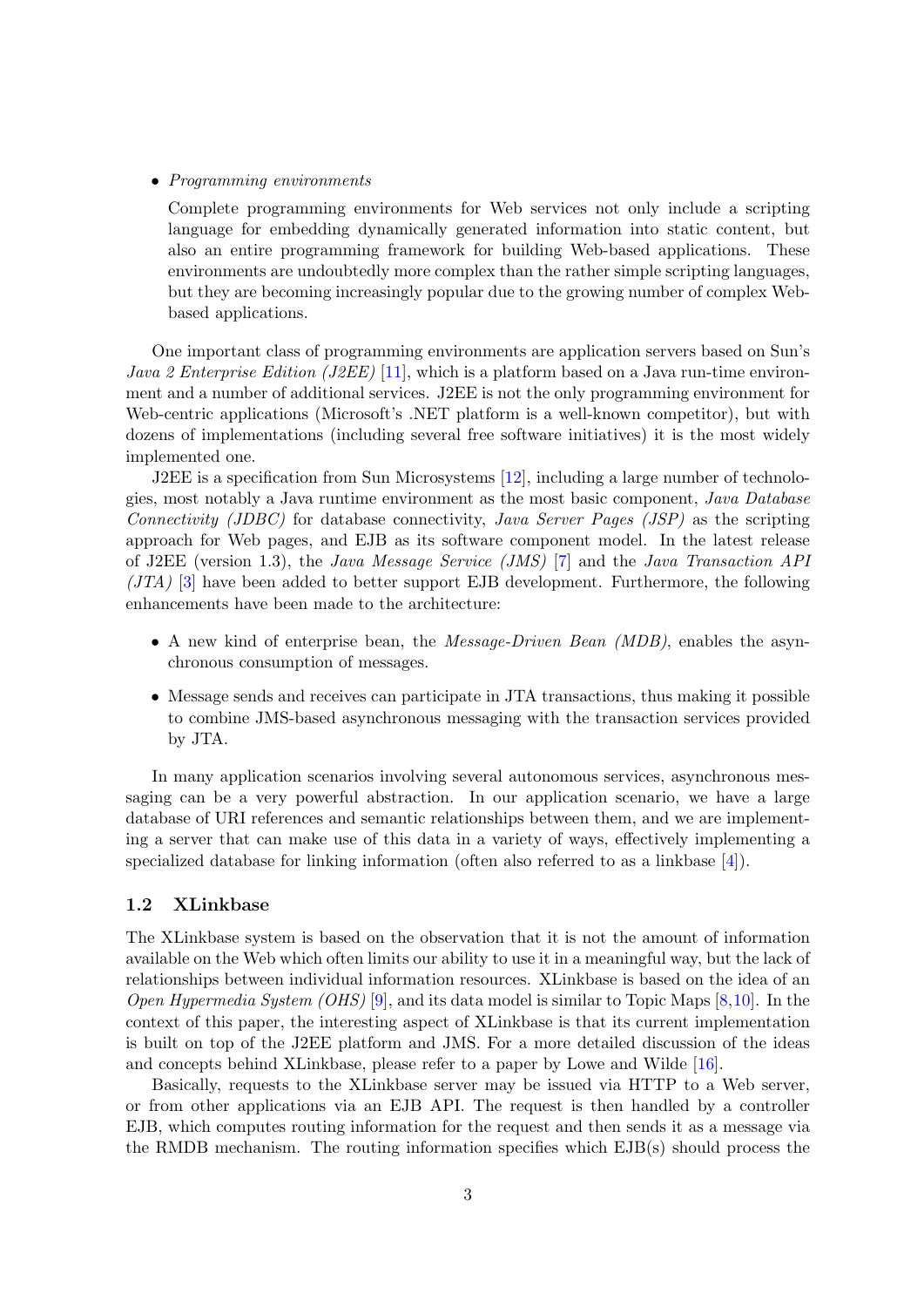<span id="page-3-0"></span>message, and the RMDB framework makes the routing transparent for the XLinkbase-specific EJB code.

Seen from an architectural perspective, the RMDB framework is used by the XLinkbase server to implement message routing among the EJBs within the XLinkbase server. These EJBs may implement functionalities such as XSLT transformations, logging, security checks, access to data storage for XLinkbase data (such as access via JDBC), or any other functionality that might be useful within the XLinkbase server. XLinkbase is designed as a generic platform for implementing linkbases, and it can easily be extended by implementing new functionality in RMDB components, which can then be used to process requests.

A typical example of an XLinkbase request is the following scenario: The XLinkbase Web server receives a request and forwards it to the controller EJB. The controller computes a processing graph, consisting of any number of RMDBs, for example a logging component, a security check, a database access component retrieving data, an XSLT transformation component converting the XLinkbase data to HTML, and another logging component, before the controller finally gets back the result of the request processing and sends it to the client via the Web server. All the components are RMDBs, and they use the RMDB framework to transparently route the message between the components. If at any time the processing graph changes (for example because the security components rejects the request and needs to re-route it), the RMDB routing information can be changed via the API to reflect the new processing graph. In general, all interaction between the application functionality and the RMDB framework is handled via the RMDB API.

# 2 Related Work

Web-based application frameworks are very popular today, and they range from rather small software suites to rather heavy programming environments such as J2EE. One of the early approaches to use XML technologies for building a publishing framework is Apache's  $C_{0}$ project, which is built on standard Web technologies such as DOM, XML, and XSL(T). However, Cocoon does not support distributed processing and load balancing, and because we wanted to be able to support this, we decided to not use it.

One step further, the Java 2 Platform Enterprise Edition (J2EE) supports distributed processing and load balancing, and (starting with version 1.3) also supports message passing between components. Furthermore, J2EE is a specification (and not a product), and therefore software built on top of it is not restricted to one vendor's platform. Even though most J2EE products are commercial products (with BEA System's WebLogic and IBM's WebSphere currently being the market leaders), there are also open source J2EE implementations such as  $JB<sub>oss</sub><sup>3</sup>$ .

J2EE provides a powerful programming environment, but from an application programmer's point of view, the level of support for the typical J2EE application is not as good as it could be. Sun Microsystems, author of the J2EE specification, has recognized this and now offers the so-called *J2EE Blueprints*<sup>4</sup>, which basically are design patterns [\[6\]](#page-12-0) for using EJBs. At the time of writing, the set of blueprints available is quite small, and we see our framework as one contribution to the overall goal of producing generic solutions for J2EE, which may be

<sup>2</sup>See <http://xml.apache.org/cocoon/>

<sup>3</sup>See <http://www.jboss.org/>

<sup>4</sup>See <http://java.sun.com/j2ee/blueprints/>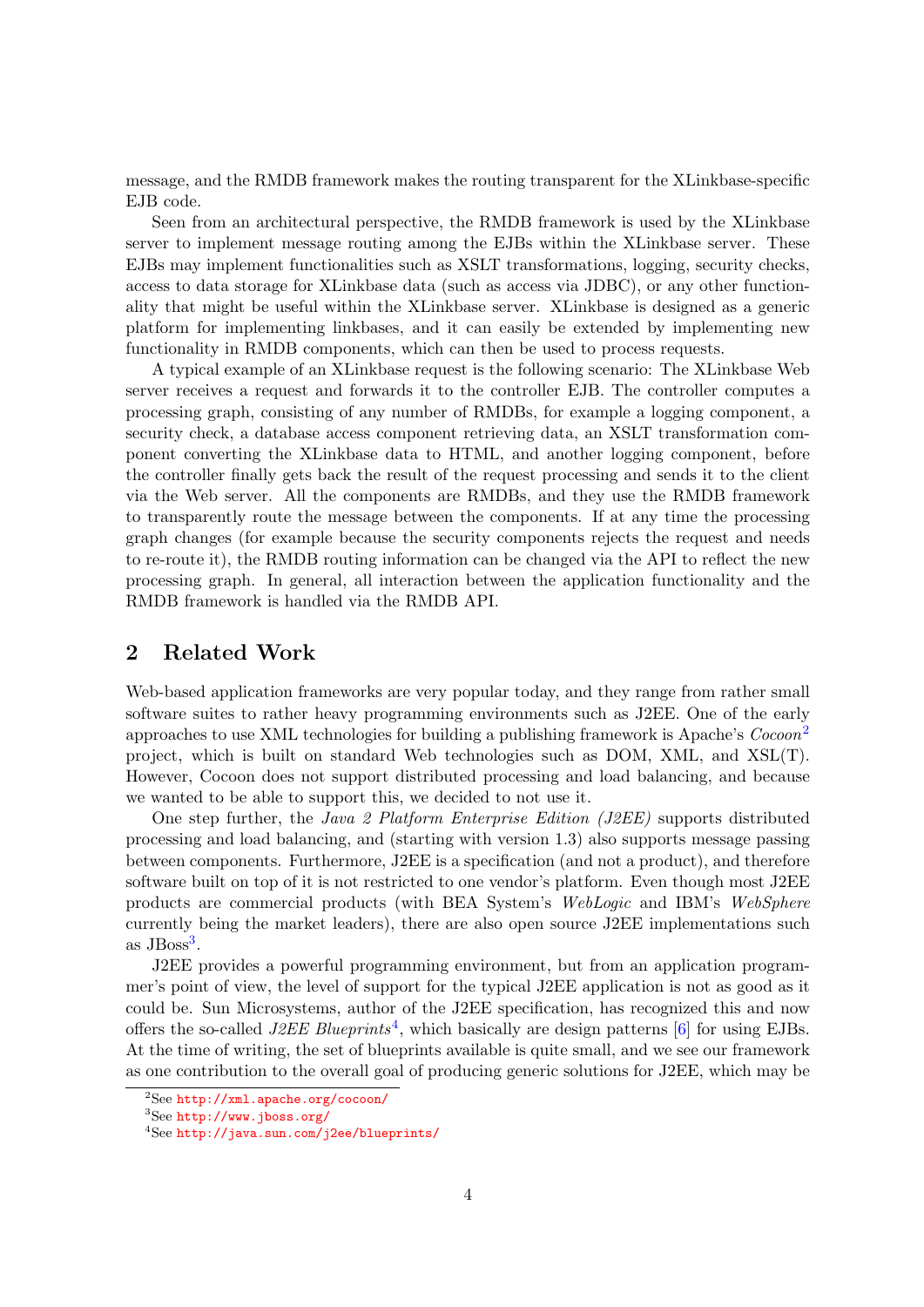<span id="page-4-0"></span>

Figure 1: XLinkbase server

re-used for similar application scenarios.

Asynchronous messaging is provided in many environments<sup>5</sup>, but the ability to compute (and modify) paths through any number of components, and to pass the path information as well as any results through these components, to our knowledge is not available as a generic component in any J2EE platform.

# 3 The Concept

In a very simple setup, an XLinkbase server could be constructed as shown in Figure 1. A servlet is set up to receive client requests from browsers or other Internet applications. This servlet then kicks off the RMDB mechanism by sending a JMS message to the Controller in the EJB container. The Kicker servlet must have its own JMS Queue to be able to receive the response in order to send it back to the client.



Figure 2: RMDB framework

RMDBs are based on the Message-Driven Beans (MDB) model of the new Enterprise Java Beans (EJB) 2.0 specification. MDBs are a very simple type of EJBs. They are exclusively addressed through the JMS queue or topic they are deployed to listen to. There is no home and no remote interface and they can be coded in one single class file by simply implementing two interfaces.

<sup>&</sup>lt;sup>5</sup>IBM's *MQSeries* and Microsoft's *MSMQ* currently are probably the most widely deployed messaging platforms.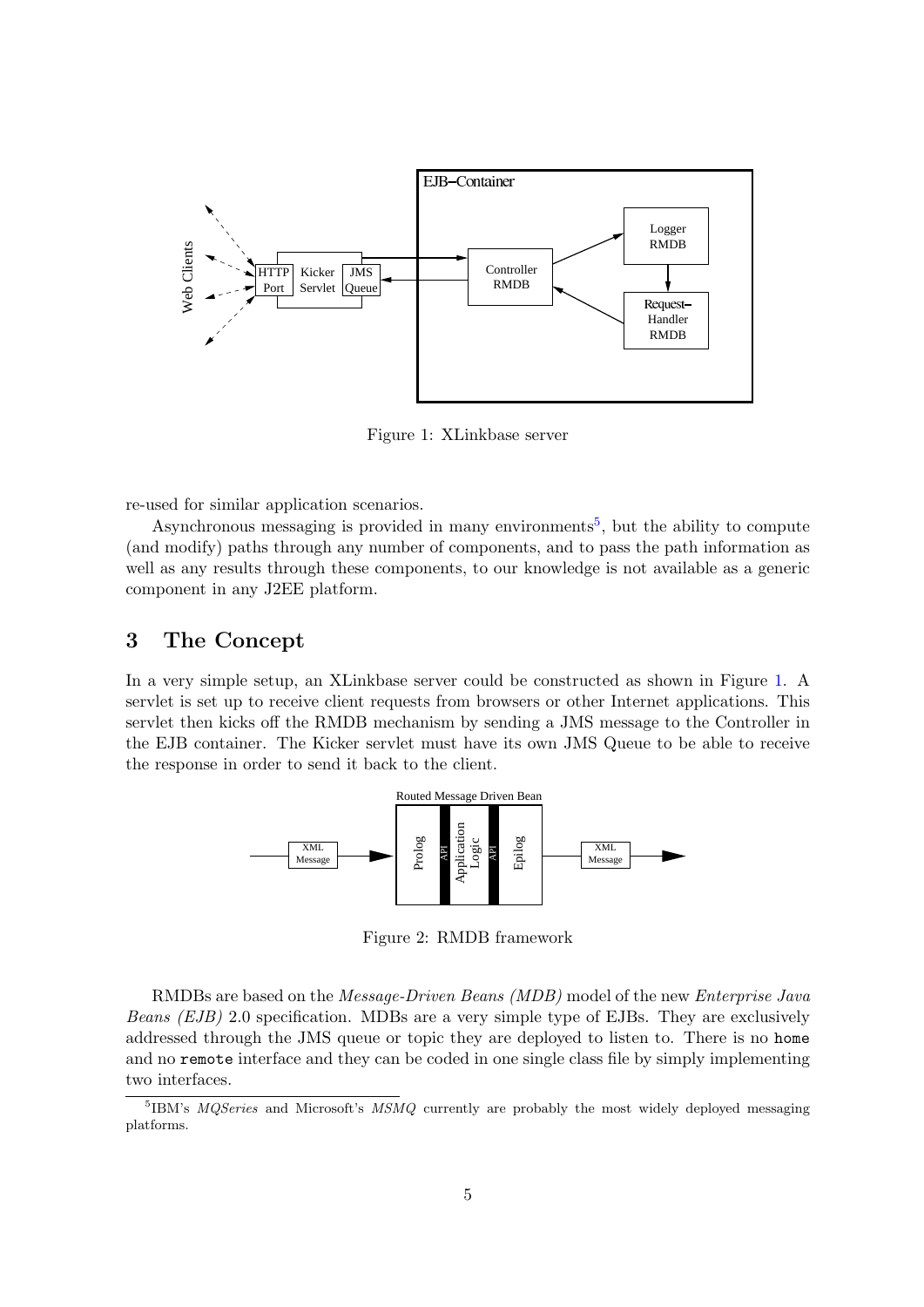<span id="page-5-0"></span>Like any MDB, a RMDB starts to work when a message arrives in the JMS queue. In the MDB model, next to the *JMS Queues* there also exist *JMS topics* which make it possible to send a message to many recipients. However, for RMDBs these JMS topics are not supported, because the message path is not allowed to split anywhere in the processing path, as there can only be one message per request in the server. All communication is done using JMS text messages, because they can carry a payload of type string, which enables the RMDBs to send and receive XML strings. The message is an XML document containing all the information about what the RMDB is supposed to do:

- The command and its parameters
- The data to process
- The route to the next RMDBs

The message format and its semantics are described in detail in Section 4.1. Before the application logic of the RMDB has access to the data in the message, the RMDB message (which is an XML document) must be parsed. After processing it, a new message must be compiled and serialized to a string, in order to send it to the next RMDB. Figure [2](#page-4-0) shows the schematic message flow through one RMDB.

The parsing is done in the RMDB's prolog, while the generation, routing, and sending of the new message is done in the epilog phase. This behavior is identical for every RMDB, and consequently the code for doing this can be encapsulated in a framework to be transparently processed at the beginning and the end of an RMDB's execution. Creating a new RMDB using this framework is then reduced to implementing the application logic. The access to the XML data is provided by an API and similarly data can be added to the message as well as adding new commands to the path for delegating work to other RMDBs.

### 4 Implementation

Two main aspects discussed in this section are the format of the XML message, and the class structure used to implement the routing and data handling mechanisms. The actual XML message is never visible for the RMDB programmer, since access to it is exclusively provided through an API. Because of the sophisticated design of the message format, RMDBs can be kept stateless and the processing of messages can be easily parallelized and distributed.

The class structure described in Section [4.2](#page-7-0) has been invented to hide framework code from the developer who wants to create new RMDBs and to provide a hook to insert the RMDB's application logic into the framework. The transparency achieved by this is a relief for programmers, reduces the opportunities to make errors in the own code, and enables rapid software development.

#### 4.1 RMDB Message Format

The XML structure of messages exchanged by RMDBs is shown in Figure [3.](#page-6-0) It contains the document element message with four child elements. The message DTD is listed in Figure [4,](#page-6-0) and the document element's child element types have the following semantics: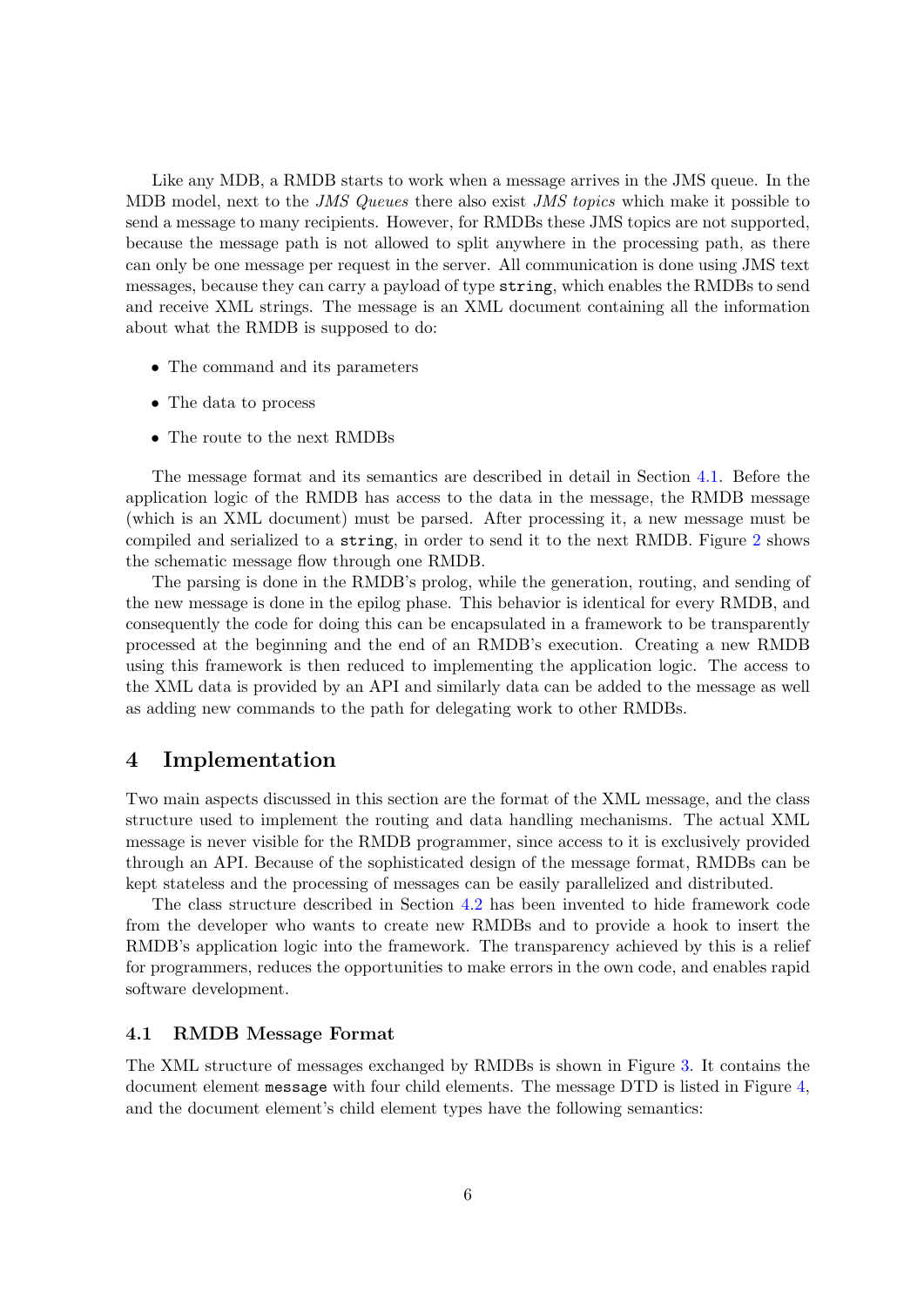<span id="page-6-0"></span>

Figure 3: RMDB message structure

| ELEMENT</th <th>message</th> <th>(commands, current, history, stack) &gt;</th> | message                     | (commands, current, history, stack) > |  |
|--------------------------------------------------------------------------------|-----------------------------|---------------------------------------|--|
| ATTLIST</td <td colspan="3">message</td>                                       | message                     |                                       |  |
|                                                                                | history (yes   no ) "yes" > |                                       |  |
| $\leq$ ! ELEMENT                                                               | $(rmdb*)$<br>commands       |                                       |  |
| $\overline{\phantom{0}}$ ( $\overline{\phantom{0}}$ ELEMENT                    | current                     | (mdb)                                 |  |
| ELEMENT</td <td>history <math>(\text{rm}) &gt;</math></td> <td></td>           | history $(\text{rm}) >$     |                                       |  |
| $\overline{<}$ ! ELEMENT                                                       | stack $(data*)$ >           |                                       |  |
| $\overline{<}$ ! ELEMENT                                                       | rmdb                        | $\left($ arg $\ast$ $\right)$ >       |  |
| ATTLIST</td <td>rmdb</td> <td></td>                                            | rmdb                        |                                       |  |
| name                                                                           | CDATA                       | #REQUIRED                             |  |
| data                                                                           | IDREFS                      | #IMPLIED >                            |  |
| $\overline{<}$ ! ELEMENT                                                       | arg                         | ANY >                                 |  |
| ATTLIST</td <td>arg</td> <td></td>                                             | arg                         |                                       |  |
| name                                                                           | CDATA                       | #REQUIRED >                           |  |
| $\overline{\phantom{0}}$ ( $\overline{\phantom{0}}$ ELEMENT                    | data                        | ANY >                                 |  |
| ATTLIST</td <td>data</td> <td></td>                                            | data                        |                                       |  |
| id                                                                             | ID                          | #IMPLIED >                            |  |

Figure 4: RMDB message DTD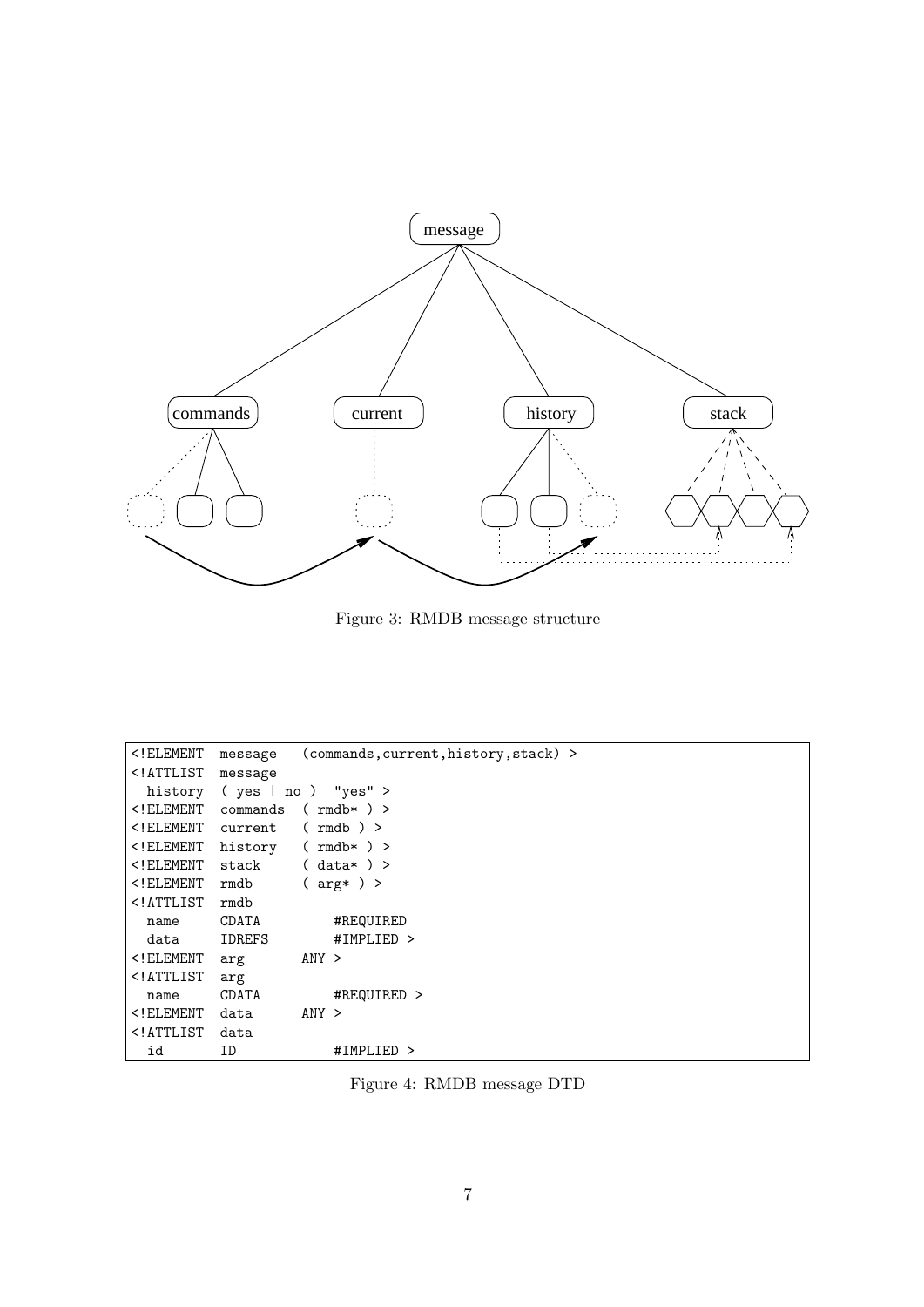- <span id="page-7-0"></span>commands: A list of the following RMDBs which are scheduled to further process the request. They are registered by their JMS queue name, and may contain several arguments (wrapped in arg elements) to customize their behavior or tell them on which data stack entries to operate. The command element can be regarded as a stack, since the topmost command is always next to receive the message. Newly added commands are pushed on the top of the stack exclusively. This ensures that the message finally returns to the client and that the order of the RMDBs on the stack remains unchanged, as they might rely on that by passing information on the data stack. For the case of an unrecoverable error occurring in an RMDB so that normal processing is not possible anymore, the API function sendException is available, which interrupts the routing and returns an error message to the client.
- current: The current command, representing the RMDB which is about to process the message. We use an own branch of the XML tree to enable the framework to easily access it. This means to read the arguments from it, or add references to freshly generated data stack entries. During the RMDB's epilog phase, just before the message is sent to the next RMDB, the current command is exchanged. The first element in the commands stack is moved here, while the replaced one is appended to the history.
- history: This branch contains a list of all successfully processed commands. A developer could use this for logging or debugging purposes as well as for discovery of data on the data stack, learning by which RMDB it has been produced. If an application developer does not intend to access the history, the XML attribute history="no" can be set in the document element of the message to disable the RMDB history mechanism, in which case executed commands will be discarded instead of being added to the history.
- stack: This is a data stack where all the information needed while processing a request can be stored. Its entries can be of type string or of arbitrarily complex XML structures. For retrieval, they can be addressed implicitly through the position on the stack, or explicitly by their ID. The ID is automatically generated by the framework as a unique number<sup>6</sup>, and returned to the application logic for later reference.

The complete XML DTD of RMDB messages is shown in Figure [4.](#page-6-0) Since we assume that messages are only produced and consumed by the RMDB framework itself, we currently do not validate the messages (ie, upon arrival at an RMDB, the message is only checked for wellformedness), but this behavior could be changed easily with switching on validation of the XML parser.

#### 4.2 The Class Structure

Regular J2EE MDBs do not inherit any code from superclasses and are easily constructable by implementing two interfaces. However, the EJB specification 2.0 explicitly allows to use subclassing for MDBs. This gives us the possibility to write our own RMDB class, including the prolog and epilog code, the API to access the message, and a hook for later insertion of the application logic. The RMDB class implements all necessary methods of the interfaces MessageDrivenBean and MessageListener to fulfill the requirements set by the EJB container (see Figure [6\)](#page-8-0).

<sup>&</sup>lt;sup>6</sup>Including a leading character to satisfy the XML naming constraints for ID attributes.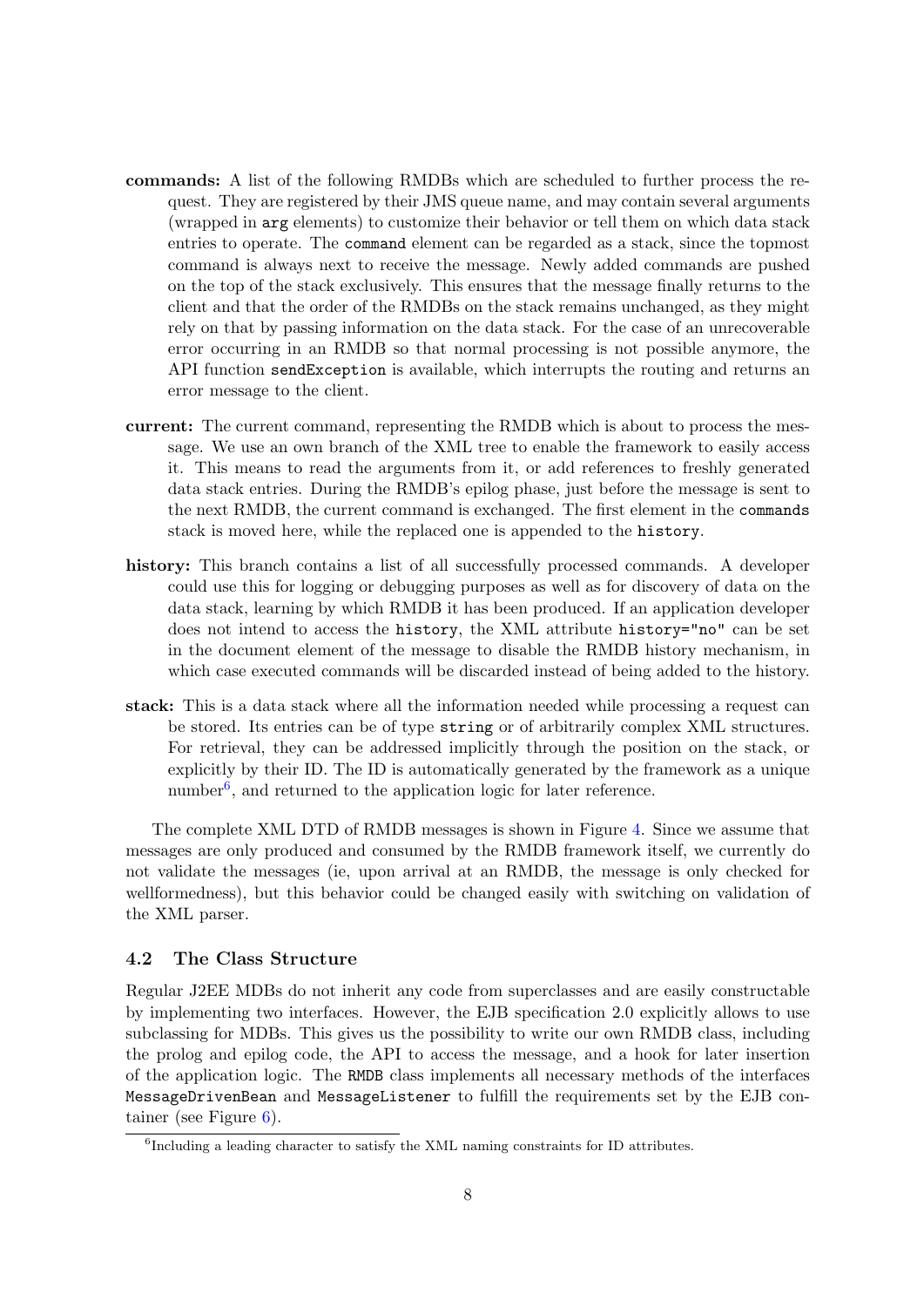```
<message history="yes">
 <commands>
    <rmdb name="Controller"/>
    <rmdb name="Kicker"/>
 </commands>
 <current>
    <rmdb name="Monitor"/>
 </current>
  <history>
    <rmdb name="Controller" data="i0"/>
    <rmdb name="Logger"/>
    <rmdb name="RequestHandler" data="i1">
      <arg name="cmd">request=0</arg>
    \langle/rmdb>
 </history>
 <stack>
    <data id="i1">
      <!-- XML data omitted for brevity -->
    </data>
    <data id="i0">request=linux</data>
  </stack>
</message>
```
Figure 5: An example message



Figure 6: RMDB class structure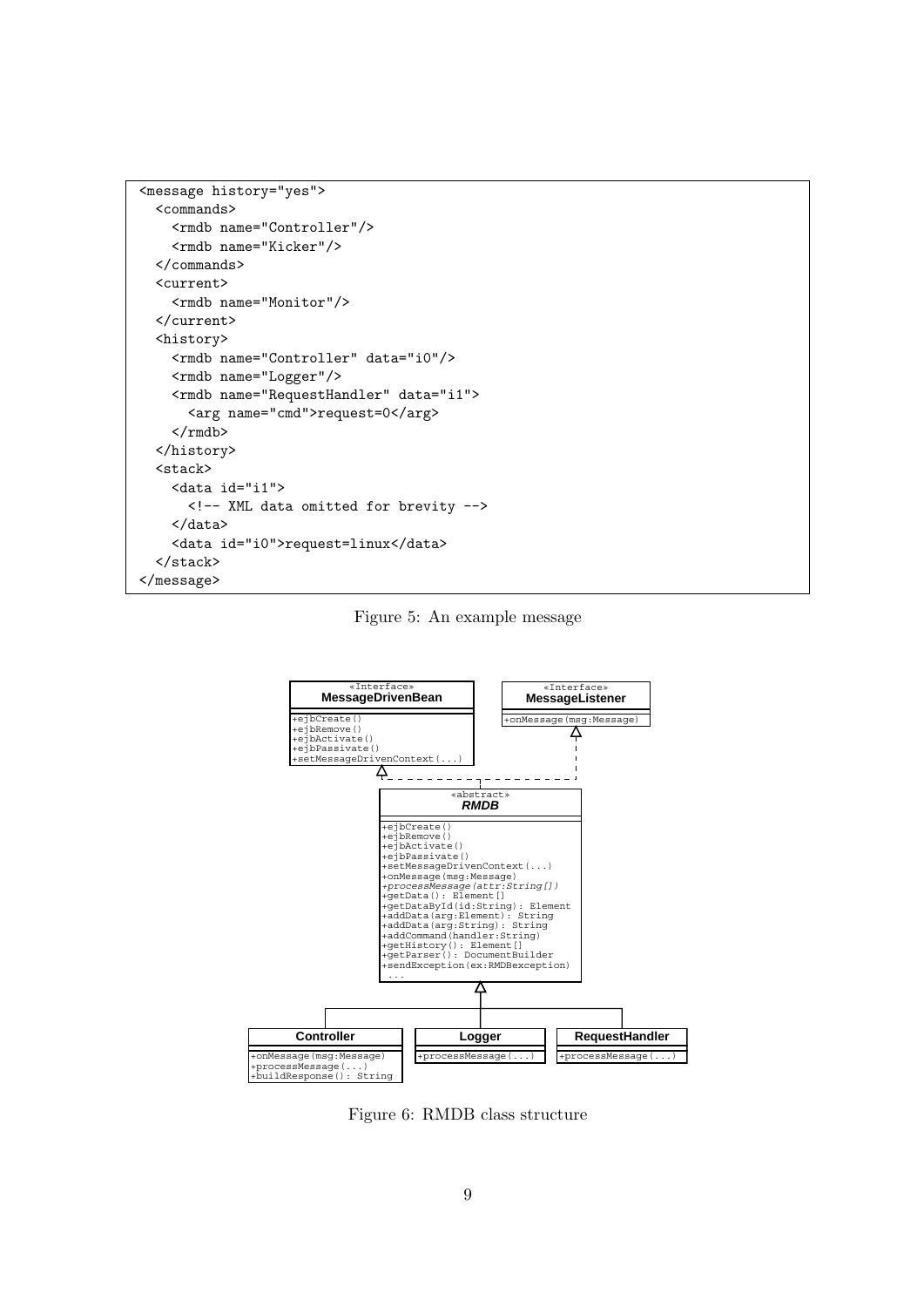<span id="page-9-0"></span>The RMDB class also contains the abstract method processMessage, which has to be overridden by a subclass, because it will be called to execute the actual application logic of the RMDB. This is the only programming work a developer has to do to construct a new RMDB. The example classes Logger and RequestHandler shown in Figure [6](#page-8-0) demonstrate the simplicity of RMDBs.

The Controller class is a special case. At least one instance of this bean must be present in every RMDB based server and is located at the beginning and the end of every message path. It is designed to handle the direct communication with the client. Upon reception of a new request, the controller builds a new XML message frame, adds a default route to the command stack, and the actual request as a first data stack element. The default route always leads to the Controller a second time at the end of the path. This is the moment when the Controller finally removes the message frame and passes the response to the Client. It is the responsibility of the extra method buildResponse to return the correct response string. By default, it simply returns the top of stack element as a plain text string. This is a simple default strategy, and it is possible to override this method if a different behavior is required (for example for passing complex data structures as responses).

#### 5 Performance

Programming RMDBs means programming on a very high level of abstraction. This is very comfortable, but there are a lot of lower software layers (the Java Virtual Machine, the J2EE application server, and the RMDB class) which all consume CPU time and other system resources. To get an idea how RMDBs perform, we measured their minimal processing time compared to the simpler MDBs (which provide the foundation for our RMDBs). Figure [7](#page-10-0) shows the chart of the benchmark measurement. The X-axis shows zero to five Beans. On the lower line there are just MDBs, the upper one has been measured using RMDBs containing the full routing and XML messaging mechanisms. Both types of beans do not contain any application logic.

The Y-axis shows the time for a round trip from a client application through a variable number of beans and back to the client. For the RMDBs as well as for the MDBs, the total time depends linearly on the number of beans in the path. In the measurement of the RMDBs, the controller bean has not been counted as a working bean. Hence the value in the chart for zero RMDBs is 32ms and contains the time the controller needs to set up the initial message and communicate with the client. The client application also consumes about 4ms in both test cases.

The measurement has been made on Intel Pentium III processor machine with 500MHz and 384MByte RAM running Linux 2.2.14 and the BEA Weblogic 6.0sp1 server. The application server has been advised to create a sufficient amount of beans at deployment time, so the time for instantiating and initializing them did not affect the measured delay. Besides that, no further optimizations have been made for the application server, but there are plenty of parameters to tweak in the Weblogic server and in the operating system.

From the measured data, it can be concluded that the average time needed by a single RMDB is 17.4 milliseconds to fulfill all the required parsing, routing and communication work. This is to see as a minimal response time under very low work load. But for applications with very high work load the system is designed to achieve a good load balancing to keep the response time acceptable.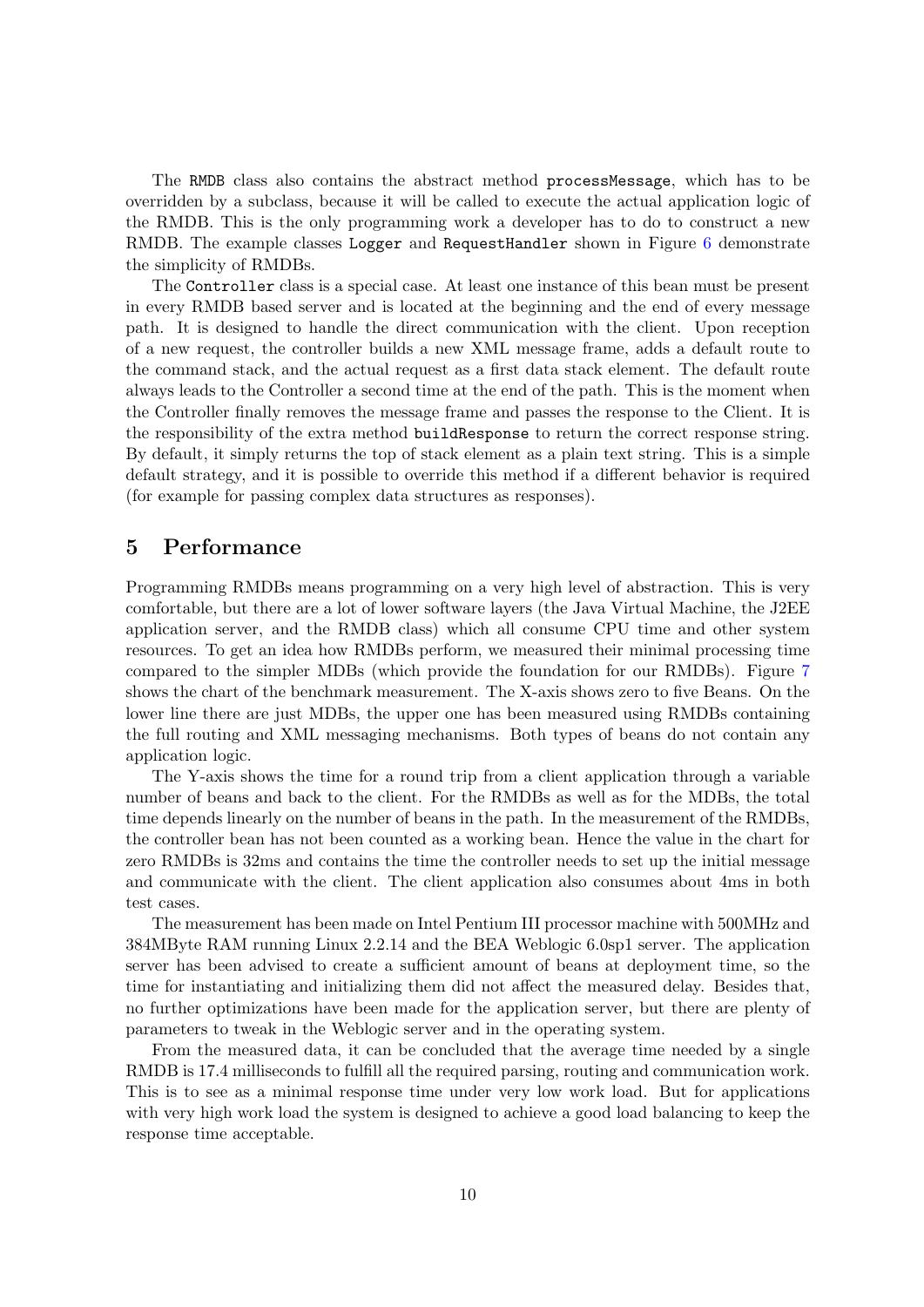<span id="page-10-0"></span>

Figure 7: RMDB Performance

Naturally, performance for RMDB depends on many factors, the most important one being the size of the messages, ie the size of the data being sent through the RMDB message path. If there are big and complexly structured messages, parsing and serializing them will be more expensive than in our example, which used a very simple message structure. However, XML parsing and serialization may be neglected if the application logic is very complex and time-consuming and therefore predominates the overhead caused by the RMDB framework and the lower layers (JVM and J2EE).

## 6 Conclusions

We started thinking about an abstraction for routing messages through a number of software component as a result of our work on the XLinkbase system. When we started our work on the XLinkbase server, JMS was not part of J2EE, and we were very pleased with the inclusion of the messaging service. However, we discovered that asynchronous messaging as provided by MDBs was not as powerful an abstraction as we were looking for. In an effort to create a generic solution to the problem of a message flow through a complex set of software components, we invented the concept of the Routed Message-Driven Bean (RMDB), which proved to be very useful in our application scenario.

It was our goal to separate the generic concept of RMDBs from our XLinkbase application, and we believe that we have succeded in creating an abstraction which might prove useful in a wide variety of application involving asynchronous messaging. It would be pretentious to think of RMDBs as something to be included in the next release of J2EE, but we believe that something similar to it, ie supporting a more abstract way of messaging as through the rather simple mechanisms of JMS queues and topics, would be an interesting idea. However, there are still some open issues, which we discuss shortly in the following section.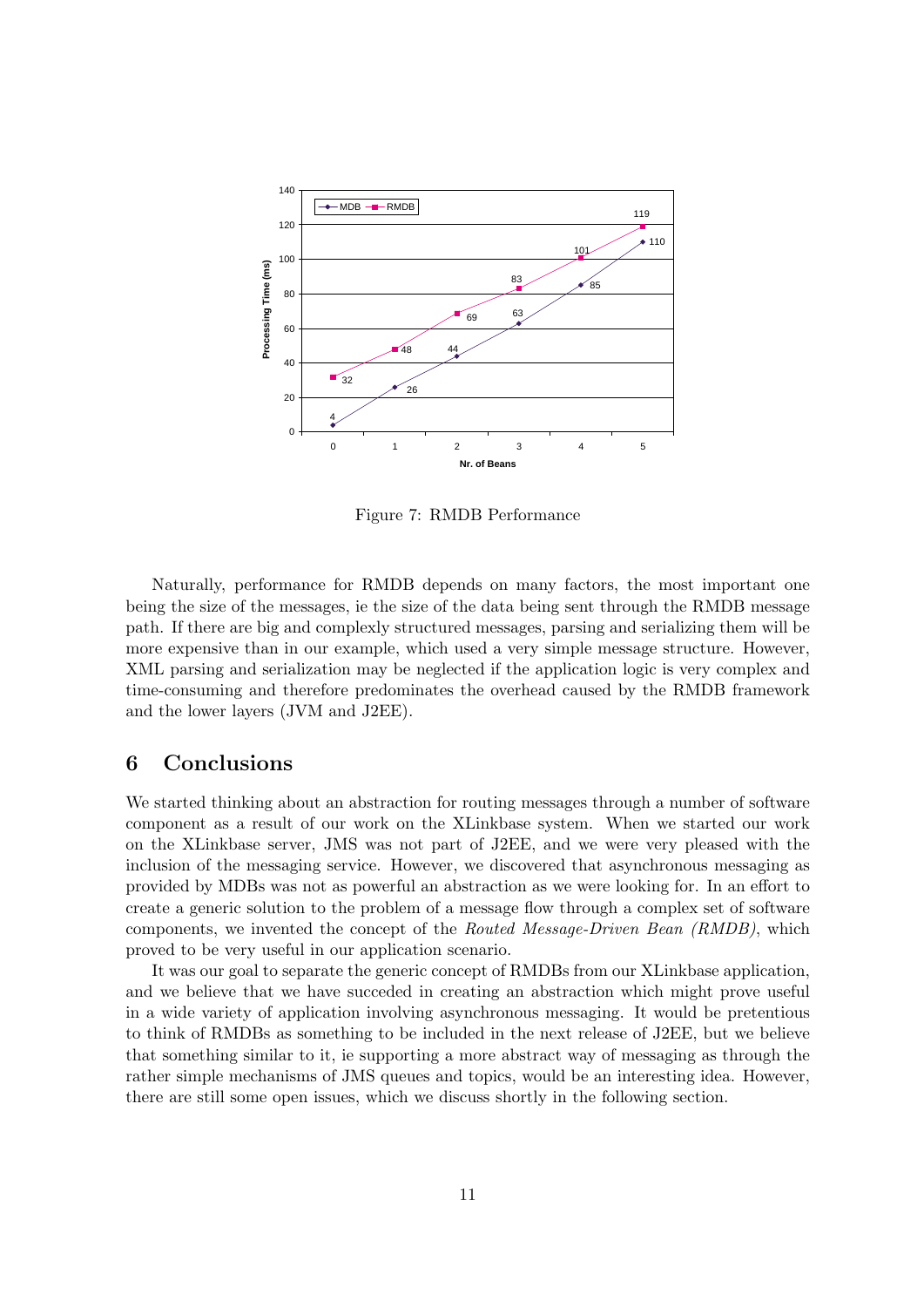#### <span id="page-11-0"></span>7 Challenges and Future Work

So far, we have concentrated on making the RMDB framework as generic and flexible as possible, so that it may be re-used in similar scenarios than our linkbase application. However, one important aspect we have not yet implemented is the issue of reliability. While JMS guarantees the delivery of messages, there is no transaction concept. We are currently investigating how to integrate J2EE's JTA service with our RMDB abstraction for implementing transactional semantics, ideally being able to make the whole RMDB processing of a request one transaction. Our plan is to extend the RMDB API and the RMDB message format with support for transactions, so that critical applications may choose between the more efficient and faster messaging service as provided by JMS only, and a more expensive, but more reliable transactional variant implemented by using JMS and JTA services.

Another issue we would like to investigate is the support for conditional paths within the messages, where the routing of RMDB messages is based on the result of computations earlier in the path. Again, this would require changes to the API as well as to the message format, but we believe that conditional routing could be useful in many scenarios, the most widely known being the handling of exceptions (ie, error conditions) in a more general way than only providing one exception handler.

We currently use an XML DTD to describe the RMDB message format. We are currently looking into using XML Schema [\[13,](#page-12-0) 2] for the schema definition, which would enable us to specify a better formal model of the message format. In particular, XML Schema's datatype concept could be used to make the RMDB code lighter by moving more data checking into the validation of the messages. However, this would require using a schema-validating XML parser, and we still have to look into the performance implications of such a step.

In our current RMDB framework, the calculation of the processing graph has to be done by the controller, and is completely handled by the application logic. One could easily think of making the RMDB model even more abstract by specifying certain constraints and conditions for each RMDB available to the controller, and then having the RMDB code compute the actual processing graph based on the incoming request and the RMDB specifications. This, however, would be a very hard task to solve generically, which is the main reason why we did not put any effort into it.

# 8 Acknowledgements

We would like to thank BEA Systems Switzerland for providing us with an extended trial license for their WebLogic application server. We would also like to thank Yves Langisch for providing the foundations of the XLinkbase EJB architecture.

### References

- [1] Tim Berners-Lee. The World Wide Web. In Proceedings of the 3rd Joint European Networking Conference, Innsbruck, Austria, May 1992.
- [2] Paul V. Biron and Ashok Malhotra. XML Schema Part 2: Datatypes. World Wide Web Consortium, Recommendation REC-xmlschema-2-20010502, May 2001.
- [3] Susan Cheung and Vlada Matena. Java Transaction API (JTA) Version 1.0.1. Technical report, Sun Microsystems, April 1999.